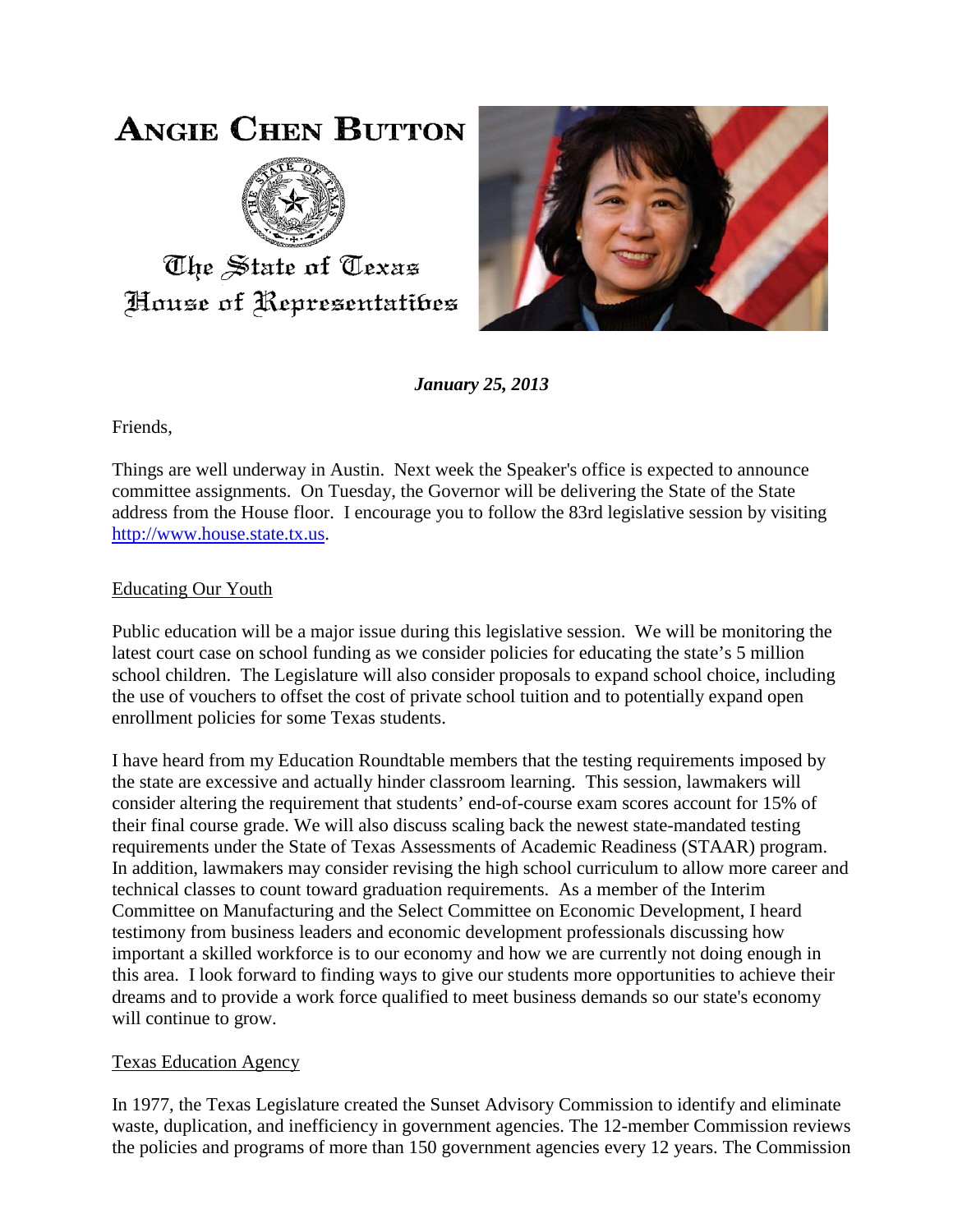questions the need for each agency, looks for potential duplication of other public services or programs, and considers new and innovative changes to improve each agency's operations and activities. The Commission seeks public input through hearings on every agency under Sunset review and recommends actions on each agency to the full Legislature. In most cases, agencies under Sunset review are automatically abolished unless legislation is enacted to continue them.

This session the Texas Education Agency (TEA) will undergo Sunset review**.** Sunset staff have recommended several changes that the Legislature may consider. Proposals include:

- Transferring adult education funds oversight from TEA to the Texas Workforce Commission
- Transferring regulation of the private driver training industry to the Texas Department of Licensing and Regulation
- Granting TEA greater authority to merge insolvent school districts and over lowperforming charter schools
- Implementing a ban on nepotism hires at charter schools
- Abolishing the State Board for Educator Certification and transferring its powers and duties to the Commissioner of Education

There are many proposed changes and more discussions to be had regarding education in our state. I appreciate you communicating your thoughts on this matter as we work to move our state forward.



**Pictured with my Capitol hall mates from the top left, Representatives J.M. Lozano, Allen Fletcher, Larry Gonzales, and Stefani Carter seated next to me.**

It is an honor to serve as your State Representative. Please continue to communicate your views on issues that are important to you.